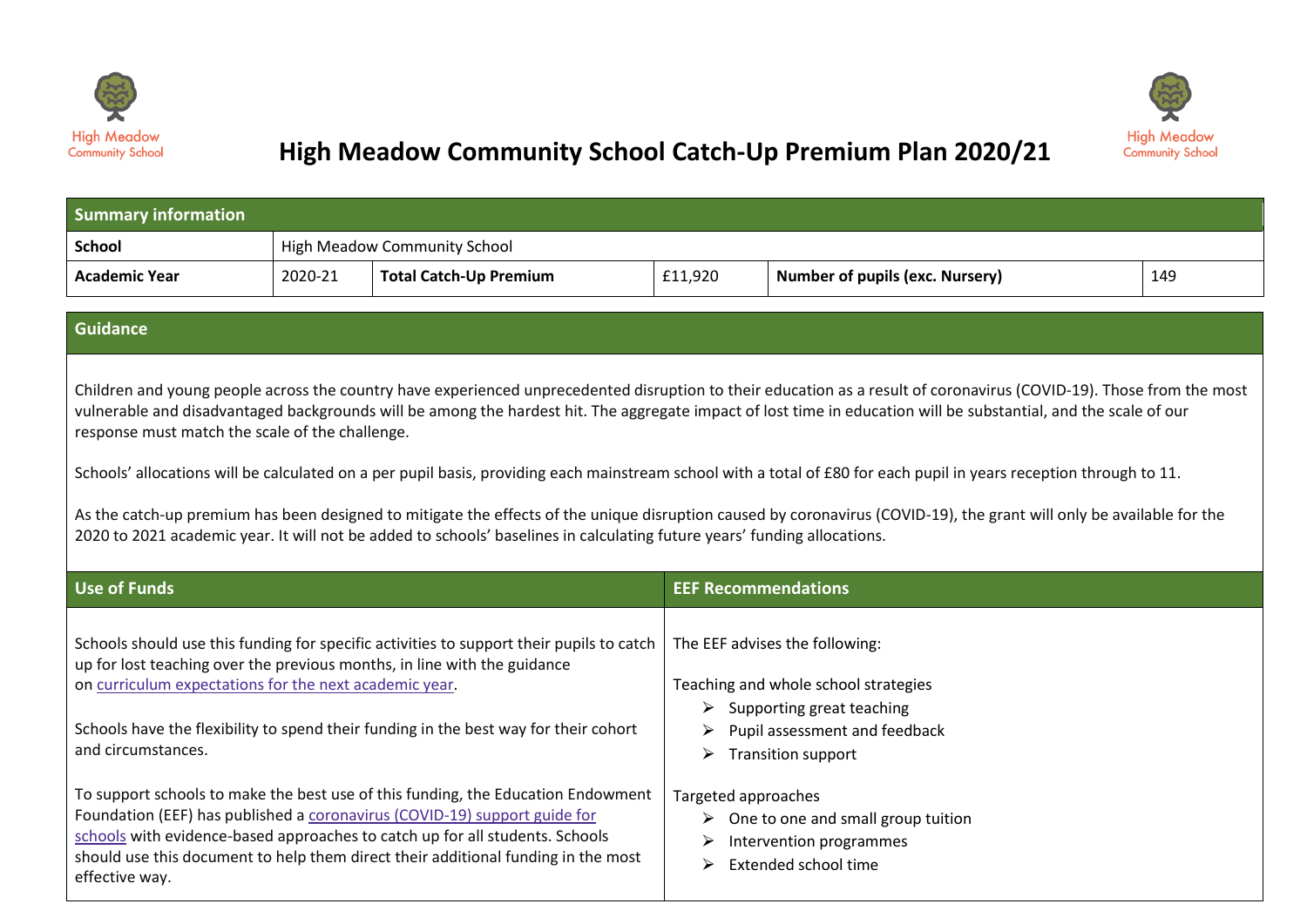| Wider strategies                              |
|-----------------------------------------------|
| $\triangleright$ Supporting parent and carers |
| Access to technology<br>$\triangleright$      |
| Summer support<br>➤                           |

|                                                 | <b>Identified impact of lockdown</b>                                                                                                                                                                                                                                                                                                                                                                                                                                                                         |
|-------------------------------------------------|--------------------------------------------------------------------------------------------------------------------------------------------------------------------------------------------------------------------------------------------------------------------------------------------------------------------------------------------------------------------------------------------------------------------------------------------------------------------------------------------------------------|
| <b>Maths</b>                                    | Specific content has been missed, leading to gaps in learning and stalled sequencing of some lessons. Children still have an appetite for maths and<br>lockdown has not affected their attitudes however some children are quite simply, 'behind'.<br>Recall of basic skills has suffered - children are not able to recall addition facts, times tables and have forgotten once taught calculation strategies.                                                                                              |
| <b>Writing</b>                                  | Many children have lost the essential practising of writing skills. Handwriting has definitely declined with the largest impact seen in Year 1. Some SPAG<br>specific knowledge has suffered, leading to lack of fluency in writing. Those who have maintained writing throughout lockdown are less affected, however<br>those who evidently didn't write much have had to work additionally hard on writing stamina and improving their motivation due to the lack of fluency in<br>their ability to write. |
| <b>Reading</b>                                  | Children accessed reading during lockdown more than any other subject. This is something that was more accessible for families and required less teacher<br>input. However, children are less fluent in their reading and the gap between those children that read widely and those children who don't is now<br>increasingly wide. Year 1 have shown the biggest decline in reading progress.                                                                                                               |
| Non-core                                        | There are now significant gaps in knowledge - whole units of work have not been taught meaning that children are less able to access pre-requisite<br>knowledge when learning something new and they are less likely to make connections between concepts and themes throughout the curriculum. Children<br>have also missed out on the curriculum experiences e.g. trips, visitors and powerful curriculum moments.                                                                                         |
| Social,<br>emotional<br>and self-<br>regulation | This is one of the biggest areas of need identified. Some children have returned to school finding it difficult to manage their own behaviours, language and<br>emotions. Some children have returned anxious and 'demanding of attention'. Some independent skills have definitely been lost and manners in a few has<br>also declined.                                                                                                                                                                     |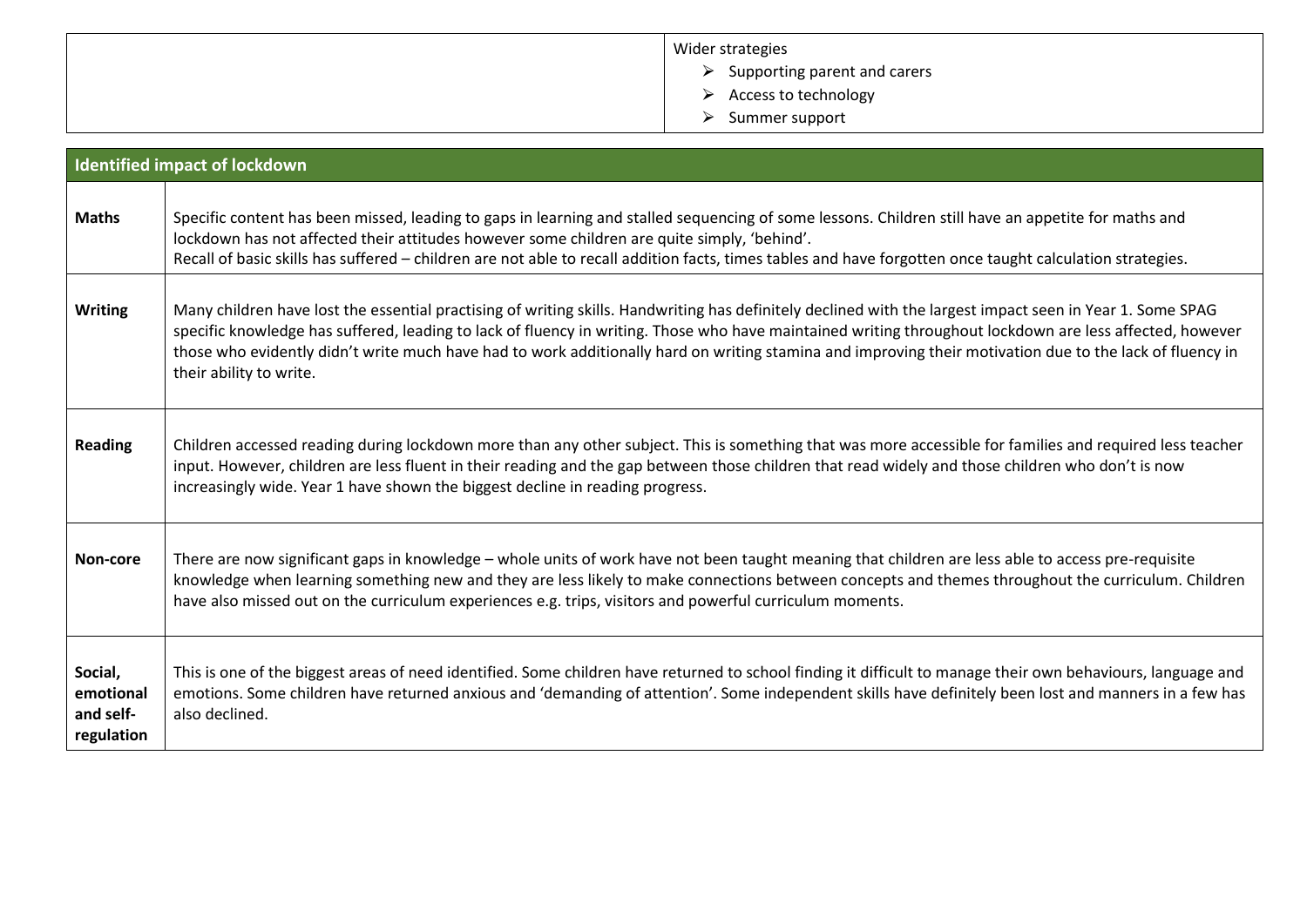**Planned expenditure -** The headings below are grouped into the categories outlined in the Education Endowment Foundation's coronavirus support guide for schools

Π

| i. Teaching and whole-school strategies                                                                                                                                                                                                                 |                                                                                                                                                                                                              |                        |                   |                         |  |
|---------------------------------------------------------------------------------------------------------------------------------------------------------------------------------------------------------------------------------------------------------|--------------------------------------------------------------------------------------------------------------------------------------------------------------------------------------------------------------|------------------------|-------------------|-------------------------|--|
| <b>Desired outcome</b>                                                                                                                                                                                                                                  | Chosen approach and anticipated cost                                                                                                                                                                         | Impact (once reviewed) | <b>Staff lead</b> | <b>Review</b><br>date?  |  |
| Supporting great teaching:                                                                                                                                                                                                                              |                                                                                                                                                                                                              |                        |                   |                         |  |
| For children to feel safe and ready to learn to on their<br>return to school                                                                                                                                                                            | Use of the two-week Recovery Curriculum from Jigsaw                                                                                                                                                          |                        | <b>SLT</b>        | <b>Dec 20</b>           |  |
| For the foundation subjects to be planned with<br>increasing detail and consideration for how pre-<br>requisite knowledge will be taught alongside new<br>learning so that knowledge gaps can be reduced.                                               | Additional time for teachers to research and plan non-<br>core subjects. Release time and additional cover will be<br>required to facilitate the additional PPA (4 days supply<br>cover)<br>(£1000)          |                        | <b>SLT</b>        | Feb 21                  |  |
| Despite the limitations placed on schools in terms of use<br>of physical resources and the sharing of them, for<br>manipulatives to be continue to be accessed regularly in<br>Maths and EYFS.                                                          | Purchase additional manipulatives for EYFS/KS1 initially.<br>(E500)                                                                                                                                          |                        | <b>SLT</b>        | Feb 21                  |  |
| For Year one to have extra support as the appointed<br>teacher resigned on Tuesday 1 <sup>st</sup> Sept and did not work<br>her notice.                                                                                                                 | Recruit temp Year 1 teacher until Xmas and undertake<br>recruitment drive.<br>Appoint extra teacher for Y1 to undertake phonics,<br>reading and maths interventions<br>$f1100a$ week<br>$x 6$ weeks = £6600) |                        | DH<br>DH          | <b>Nov 20</b><br>Nov 20 |  |
|                                                                                                                                                                                                                                                         | Use x2 supply TA's to support 2 children who are finding<br>$f1000a$ week<br>it difficult to self-regulate in class<br>$x 6$ weeks = £6000)                                                                  |                        | DH                | Ongoing                 |  |
| For spelling to have an extra focus as some children are<br>mis-spelling many HF words                                                                                                                                                                  | Spelling challenges sent out weekly to recap on gaps<br>identified                                                                                                                                           |                        |                   |                         |  |
| For more home reading books to be available to allow<br>for quarantine                                                                                                                                                                                  | More reading books purchased for EYFS and KS1 (£500)                                                                                                                                                         |                        |                   |                         |  |
| Teaching assessment and feedback                                                                                                                                                                                                                        |                                                                                                                                                                                                              |                        |                   |                         |  |
| For teachers to have a very clear understanding of what<br>gaps in learning remain and use this to inform<br>assessments of learning that are aligned with<br>standardised norms, giving a greater degree in<br>confidence and accuracy of assessments. | Additional time for teachers and TA's to assess children<br>individually.                                                                                                                                    |                        | SLT&<br>teachers  | July 21                 |  |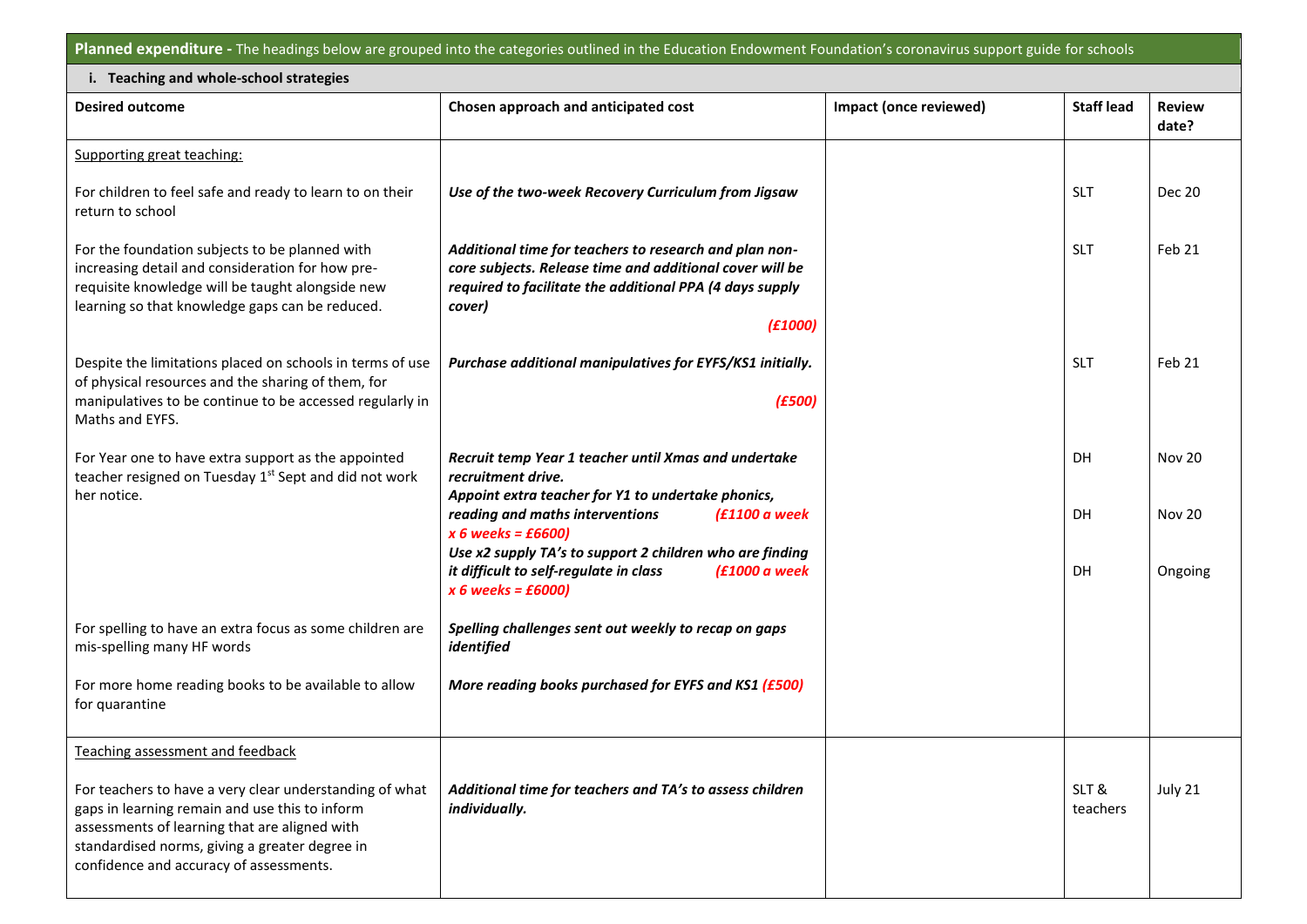| Transition support                                                                                                                                                                                                                 |                                                                                                                                                                                                                                                                                                                    |                                                              |                   |         |
|------------------------------------------------------------------------------------------------------------------------------------------------------------------------------------------------------------------------------------|--------------------------------------------------------------------------------------------------------------------------------------------------------------------------------------------------------------------------------------------------------------------------------------------------------------------|--------------------------------------------------------------|-------------------|---------|
| For the children who are joining our school from<br>different settings or who are beginning their schooling<br>with High Meadow to have an opportunity to become<br>familiar and confident with the setting before they<br>arrive. | In every class, the class teacher provided learning and<br>storytelling opportunities throughout lockdown to begin<br>to build relationships with the new families joining.<br>A welcome to HMCS/Your new class meeting was also<br>held on ZOOM for all new parents                                               |                                                              | SLT &<br>teachers | Ongoing |
|                                                                                                                                                                                                                                    | A virtual tour of High Meadow School and a presentation<br>by the head is arranged and shared with all new-starters<br>via ZOOM. If required, additional time is made to cover<br>the teacher so that they can have a virtual meeting with<br>their new starter so that the child is confident in joining<br>HMCS. |                                                              |                   |         |
|                                                                                                                                                                                                                                    |                                                                                                                                                                                                                                                                                                                    | Total budgeted cost for teaching and whole school strategies |                   | £14,600 |

| Targeted approaches<br>ii.                                                                                                                                                                                                                                         |                                                                                                                                         |                        |                   |                        |
|--------------------------------------------------------------------------------------------------------------------------------------------------------------------------------------------------------------------------------------------------------------------|-----------------------------------------------------------------------------------------------------------------------------------------|------------------------|-------------------|------------------------|
| <b>Desired outcome</b>                                                                                                                                                                                                                                             | Chosen action/approach                                                                                                                  | Impact (once reviewed) | <b>Staff lead</b> | <b>Review</b><br>date? |
| 1-to-1 and small group tuition<br>For identified children to have significantly increased rates<br>of reading fluency. In year 1, they will be able to decode<br>and blend with developing speed and read all the Phase 4<br>and 5 words with confidence.          | Children who are one or two bands behind ARE will<br>be heard read 1:1 at least three times a week. PP will<br>be heard read 1:1 daily. |                        | <b>SLT</b>        | Feb 21                 |
| For all children in Years 2, 3 and 4, to be able to<br>comprehend reading better as a result of being able to read<br>at pace without spending their working memory decoding.<br>They will be confident readers and dips in reading<br>attainment will be negated. | In Year 1, GR will happen daily.                                                                                                        |                        | <b>SLT</b>        | Feb 21                 |
|                                                                                                                                                                                                                                                                    |                                                                                                                                         |                        |                   |                        |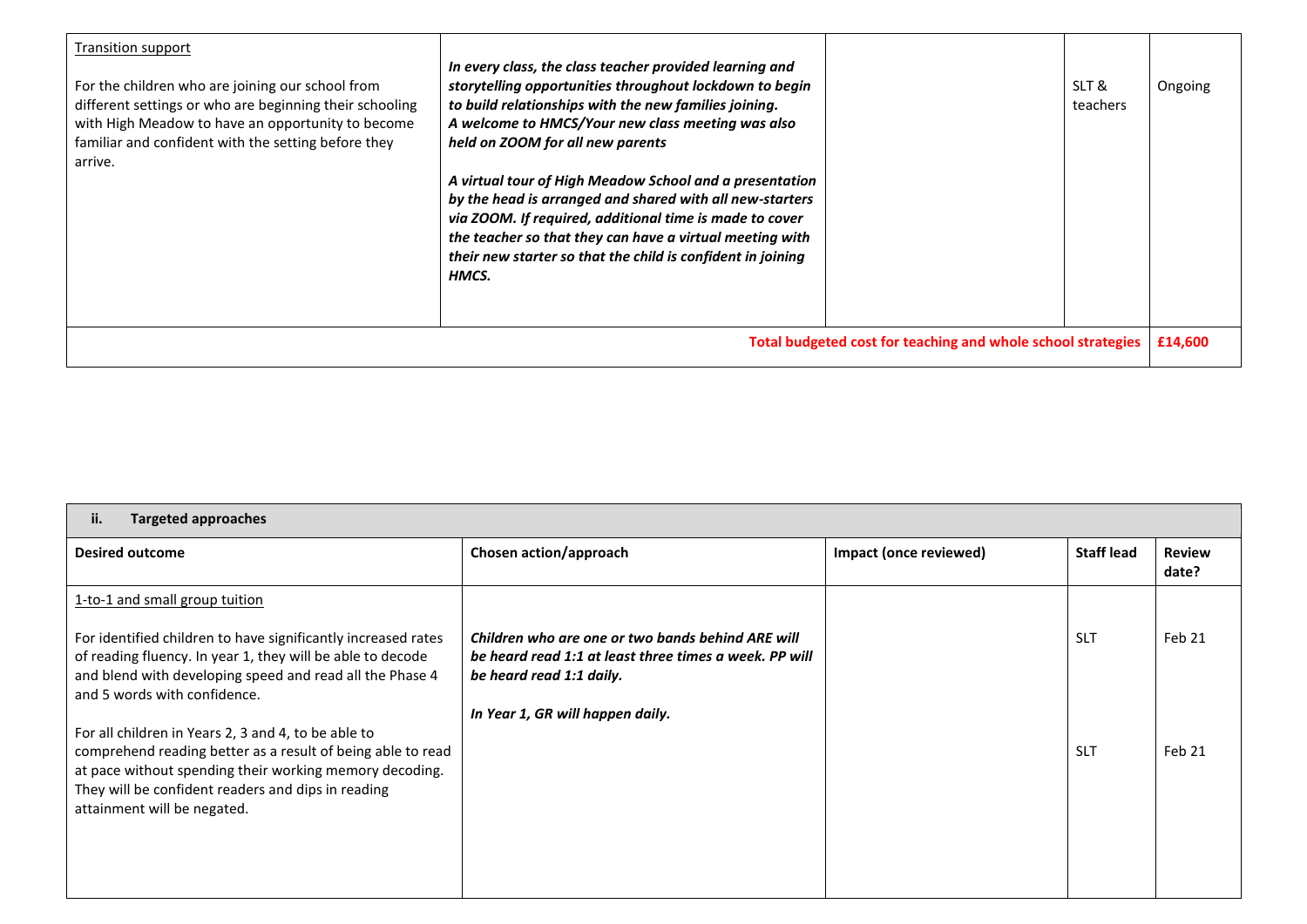| Intervention programme                                                                                                                                                                                                |                                                                                                                                                                       |                                                    |            |         |
|-----------------------------------------------------------------------------------------------------------------------------------------------------------------------------------------------------------------------|-----------------------------------------------------------------------------------------------------------------------------------------------------------------------|----------------------------------------------------|------------|---------|
| For appropriate numeracy interventions to be actioned,<br>supporting those identified children in reinforcing their<br>understanding of basic maths skills and application of<br>number.                              | Catch up maths interventions delivered in the<br>afternoon by TA's after identifying gaps from the<br>day's lessons                                                   |                                                    | <b>SLT</b> | July 21 |
| For appropriate writing interventions to be actioned,<br>supporting those children who need scaffolding in<br>constructing sentences                                                                                  | Think it, say it, write it, check it intervention strategy<br>in small groups at least three times a week                                                             |                                                    |            |         |
| To explicitly support the SEMH needs of the KS2 children                                                                                                                                                              | The after-school provision of Confident Kids for 15<br>children at a time, for six weeks, resulting in all 60<br>children receiving support by Spring B 2021. (£1200) |                                                    |            |         |
| To explicitly support the SEMH needs of the KS1 children                                                                                                                                                              | Provide 1:1 support for those children finding the<br>return to school difficult.<br>Provide play therapy through Sycamore Counselling if<br>required                 |                                                    |            |         |
| <b>Extended school time</b>                                                                                                                                                                                           |                                                                                                                                                                       |                                                    |            |         |
| As there is only some evidence that shows that extending<br>the school time can have a small positive impact, we will<br>not be doing this. We will however, continue to offer<br>Football Coaching in class bubbles. |                                                                                                                                                                       |                                                    | N/A        | N/A     |
|                                                                                                                                                                                                                       |                                                                                                                                                                       | <b>Total budgeted cost for targeted approaches</b> |            | £1,200  |

| iii.<br><b>Wider Strategies</b>                                                       |                                                                                                                           |                               |                   |                        |  |
|---------------------------------------------------------------------------------------|---------------------------------------------------------------------------------------------------------------------------|-------------------------------|-------------------|------------------------|--|
| <b>Desired outcome</b>                                                                | Chosen action/approach                                                                                                    | <b>Impact (once reviewed)</b> | <b>Staff lead</b> | <b>Review</b><br>date? |  |
| Supporting parents and carers                                                         |                                                                                                                           |                               |                   |                        |  |
| For parents and children to have greater opportunities to<br>access learning at home. | Additional online learning resources will be purchased,<br>such as Reading Eggs to support children's reading at<br>home. |                               | -SLT              | Feb 21                 |  |
|                                                                                       | £1000                                                                                                                     |                               |                   |                        |  |